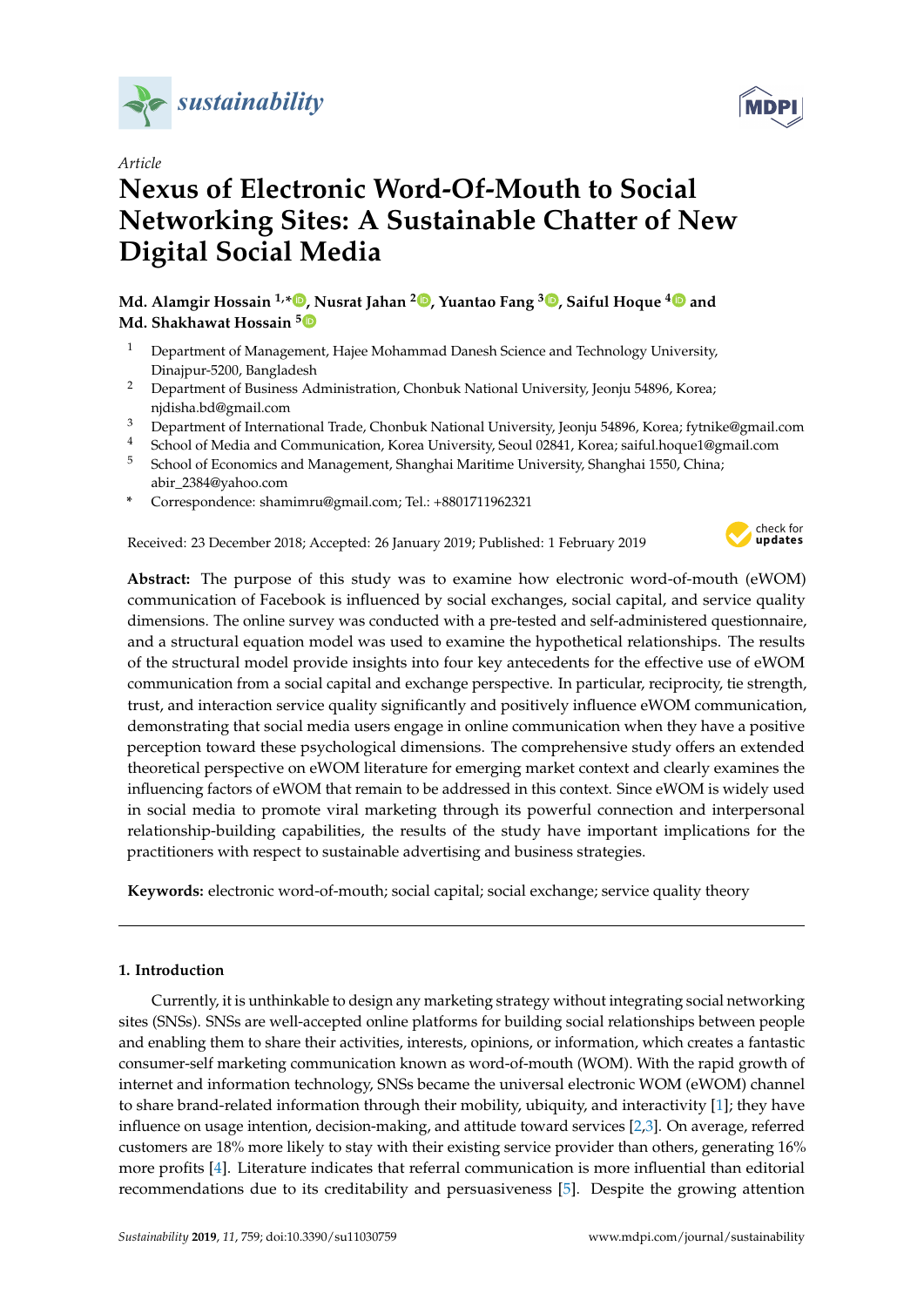on SNSs among researchers and marketers, the use of SNSs as eWOM marketing channels is an under-researched phenomenon [\[2\]](#page-12-1).

Presently, it is not daring to pretend that everyone uses at least one SNS and spends a considerable time using it every day. In this hectic life, people are welcoming alternative solutions to meet their needs and found SNSs as ideal options. People can promptly meet, reach, and discuss with their friends and family with regards to any issues, especially when buying something [\[1,](#page-12-0)[2\]](#page-12-1). Electronic WOM comes into contact with a wide range of access and communication capabilities in SNSs. Electronic WOM seized considerable power over traditional marketing strategies to reach potential customers, convince them, and change their purchasing decision for a service or product, becoming an inevitable marketing phenomenon. With regards to richness, time, and cost-effectiveness, eWOM is more convenient than traditional marketing strategies in some aspects; therefore, the current study considers eWOM as an inevitable and sustainable viral marketing strategy.

Among the most popular SNSs, Facebook is used to share individual information, status, opinions, or conversations [\[6\]](#page-12-5), and it turned SNSs into essential marketing instruments for corporations [\[7\]](#page-12-6). Facebook, a global top-ranked SNS, already has more than 2.13 billion monthly active users, and 1.40 billion people log onto Facebook daily, spending 20 minutes per visit [\[8\]](#page-12-7). Since its inception in 2004, Facebook users use this SNS to discover what is going on in the world and to stay connected with their friends and family. It is widely accepted by individuals, businesses, and corporations as beneficial in group formation and relationship ties. Numerous researches showed that the reasons for using Facebook are mainly localization and communication with friends and family [\[9\]](#page-12-8).

While several studies separately explored the motivations of eWOM communication using self-determination theory [\[3\]](#page-12-2), social exchange theory [\[10\]](#page-12-9), and social capital theory [\[11\]](#page-12-10), most of them focused on developed countries (e.g., the United States (US), China, Korea), which limits the validity and applicability of their findings in the context of emerging countries. This study takes into account the context of SNS users in an emerging country, i.e., Bangladesh. In Bangladesh, 80% of internet users use SNS media, mainly Facebook [\[12\]](#page-12-11). A new user of Facebook is added every 12 seconds, which is higher than the birth rate of Bangladesh. Considering the significant future growth trends, consumers have enormous opportunities to engage with eWOM communication. Insights into the use of SNS eWOM by users in Bangladesh can be very valuable in understanding this new digital marketing media. The dominance of Facebook usage among all other SNSs indicates its significant relevance to the current study. This research gap, with a large user base in Bangladesh, provides a unique opportunity to explore the user eWOM communication in this context. In particular, if we want to use these new digital social media in a sustainable way to develop customer relationships and market brands, the issues of eWOM communication and its determinants are remarkably crucial to understand.

The purpose of this study was to examine whether and how eWOM communication is influenced by the integration of social exchange dimensions (reciprocity and reputation), social capital dimensions (tie strength and trust), and service quality dimensions (outcome quality, interaction quality, and environment quality) of Facebook. In addition, this study enriches the literature by investigating the motivations for eWOM in the context of an emerging economy. It is hypothesized that reciprocity, reputation, tie strength, trust, outcome quality, interaction quality, and environment quality positively affect user eWOM communication. In general, if customers have a positive eWOM toward a particular service or product, they may be loyal to that service or product. To test the earlier hypotheses, survey data from 281 Facebook users in Bangladesh were analyzed. The results of this study would have important implications for the design and effective operation of SNS websites that are designed to provide comprehensive social and business services.

The rest of this paper is organized as follows: Section [2](#page-2-0) presents the theoretical background and hypotheses. Section [3](#page-4-0) is devoted to research design. Empirical results and discussions are presented in Sections [4](#page-6-0) and [5,](#page-9-0) respectively. The final section concludes the paper with valuable implications and future research guidelines.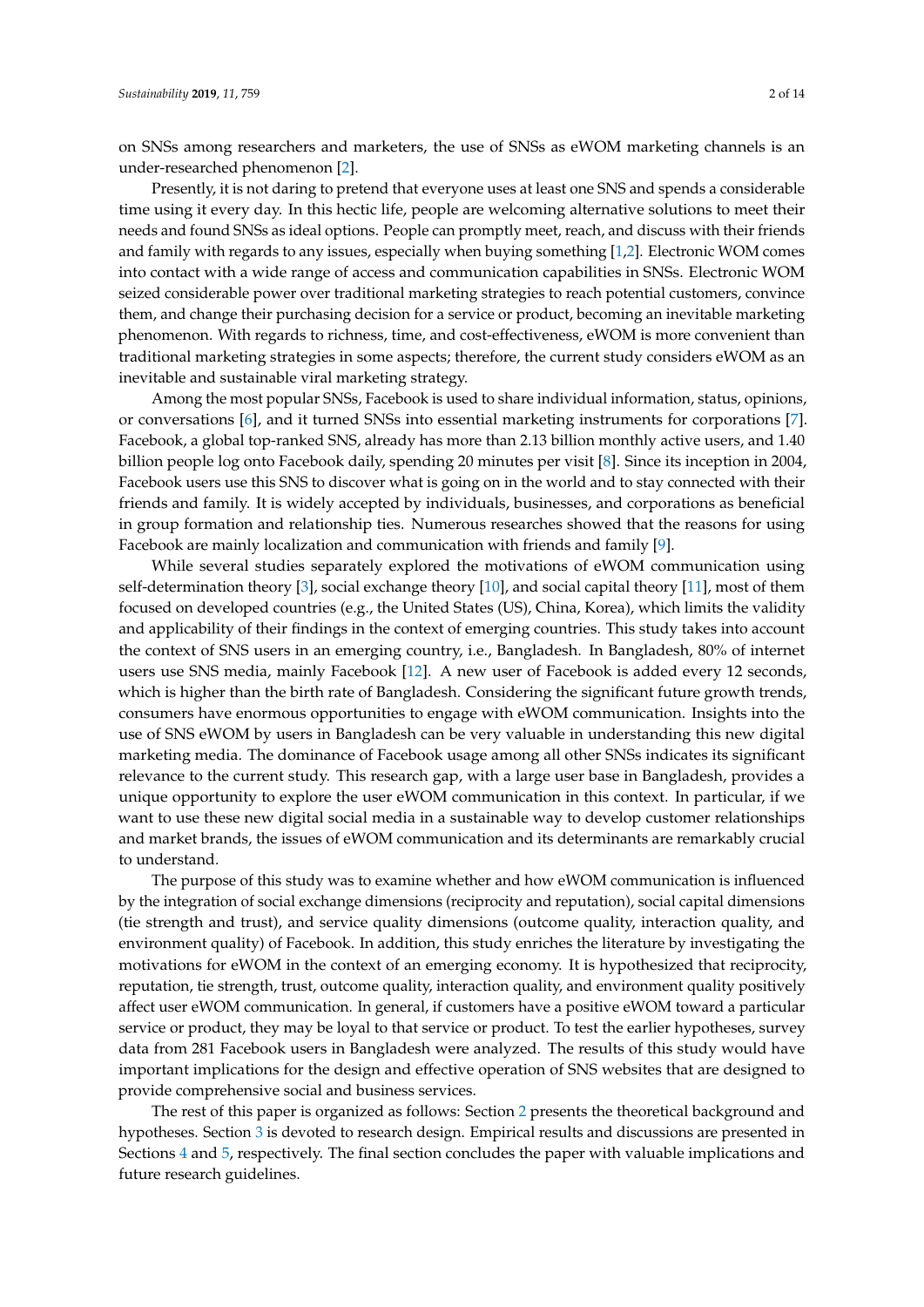# <span id="page-2-0"></span>**2. Theoretical Background and Hypotheses** *Sustainability* **2018**, *10*, x FOR PEER REVIEW 3 of 14

Electronic WOM is an exchange of services or product reviews between people who meet together, Electronic WOM is an exchange of services or product reviews between people who meet talk, or share text on a virtual platform, which has an important impact on consumers' attitudes and purchasing intentions [\[13\]](#page-12-12). Due to its credibility and persuasiveness, eWOM communication possesses mo[re](#page-12-4) influencing power than editorial recommendations and advertisement [5]. Electronic WOM is a completely independent, voluntary, convenient, and safe way for consumers to express their opinion and is a popular way for consumers to disseminate information or learn about other consumers' experiences. Recently, the social media platform Facebook became a cherished and common place for product- or [serv](#page-12-10)ice-related discussions and recommendations [11]. Researchers assume that SNSs changed the customer in terms of customer communication and become an important tool for marketing [14,15]. Furthermore, perceived social support in SNS is considered as an important antecedent of positive emotion toward tourism [\[15\]](#page-12-14).

Improvements in SNS media transformed the WOM communication process by enabling many Improvements in SNS media transformed the WOM communication process by enabling many users to share product or service information anytime, anywhere [\[3\]](#page-12-2). SNSs users are engaged in eWOM communication for a variety of reasons. Cheung and Lee [10] identified different perspectives eWOM communication for a variety of reasons. Cheung and Lee [[10\]](#page-12-9) identified different perspectives that explain why consumers spread eWOM communication in online opinion-forming platforms that explain why consumers spread eWOM communication in online opinion-forming platforms such as Facebook (reputation, reciprocity, sense of belongingness, enjoyment of helping, moral such as Facebook (reputation, reciprocity, sense of belongingness, enjoyment of helping, moral obligations, and knowledge self-efficacy). Wang et al. [\[3\]](#page-12-2) investigated eWOM through social capital obligations, and knowledge self-efficacy). Wang et al. [3] investigated eWOM through social capital and self-determination theory. Lien et al. [16] and Hossain and Kim [17] discussed hierarchical and and self-determination theory. Lien et al. [\[16\]](#page-12-15) and Hossain and Kim [\[17\]](#page-12-16) discussed hierarchical and multidimensional service quality theory (outcome, interaction, and environment quality) for measuring multidimensional service quality theory (outcome, interaction, and environment quality) for SNS usage intentions.

This study primarily investigates the relationships between the motivational factors and eWOM This study primarily investigates the relationships between the motivational factors and eWOM in the SNS context. Specifically, the study investigates whether and how the eWOM communication in the SNS context. Specifically, the study investigates whether and how the eWOM communication of SNS users is influenced by the factors of social exchange, social capital, and service quality theory. of SNS users is influenced by the factors of social exchange, social capital, and service quality theory. Considering the rigorous analysis of previous literature, this study incorporates reciprocity and Considering the rigorous analysis of previous literature, this study incorporates reciprocity and reputation factors as a basis for social exchange theory; tie strength and perceived trust are derived from social capital theory; and outcome, interaction, and environment quality are derived from service from social capital theory; and outcome, interaction, and environment quality are derived from quality theory. The conceptual research model is s[ho](#page-2-1)wn in Figure 1 along with the hypothesized paths. The additional strengths of the research model and hypotheses are discussed in the paragraphs below.

<span id="page-2-1"></span>

**Figure 1.** Conceptual research model **Figure 1.** Conceptual research model.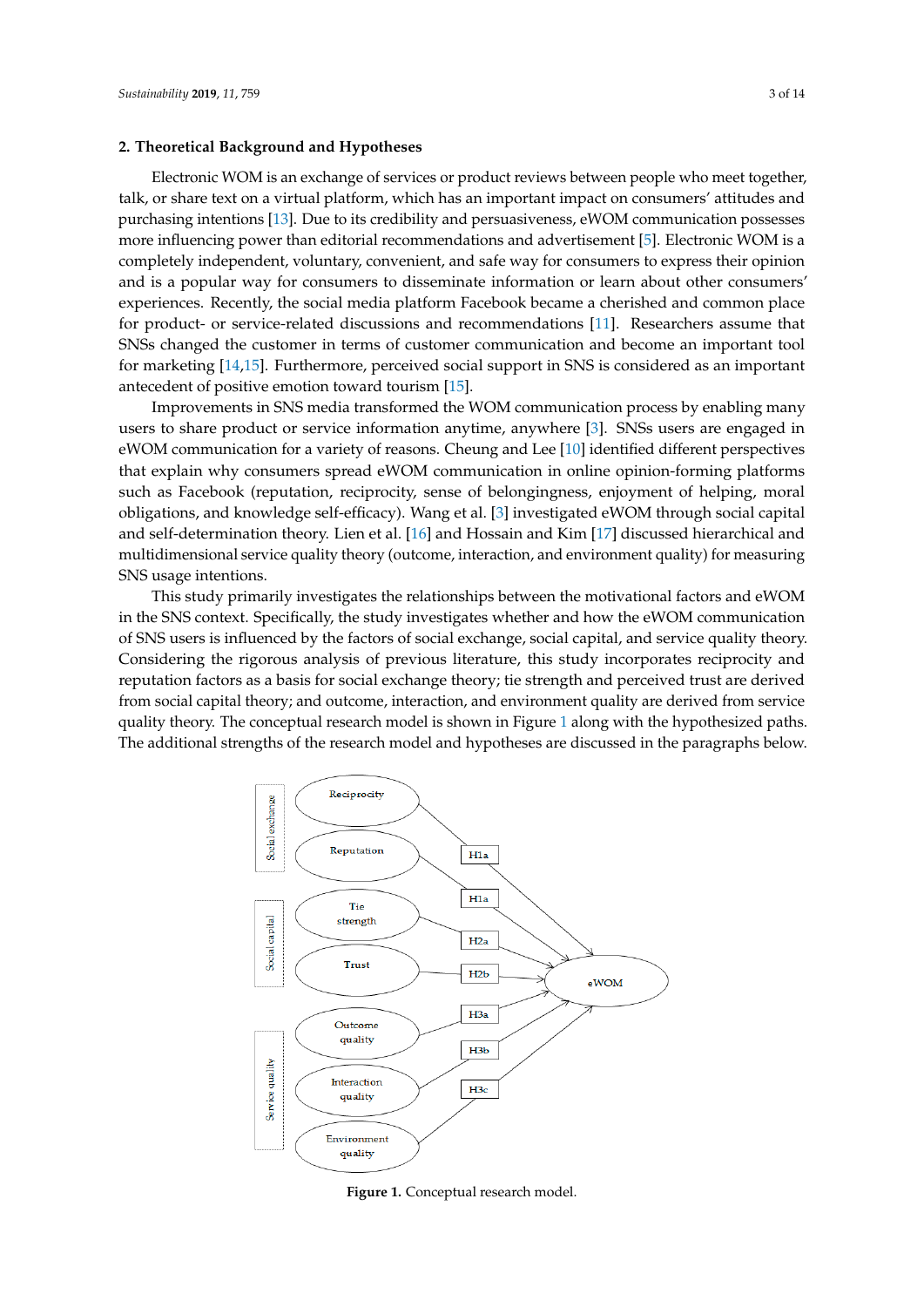From the perspective of *social exchange theory*, individuals seek to generate returns (e.g., reputation, prizes, recognition, or even pay) by maximizing their benefits and minimizing the cost of information sharing [\[18\]](#page-12-17). In the interactive communication process, reciprocity and reputation increase social acceptance of an individual's ideas, and build mutual benefits and relationships. People are more willing to share their information on an SNS platform than in face-to-face conversations if the mutual benefit is of interest. In recent years, the theory of social exchange was excessively applied to investigate eWOM in the SNS context [\[10\]](#page-12-9). Cheung and Lee [\[10\]](#page-12-9) identified that reputation, sense of belonging, and altruism had significant positive impacts on consumer participation in eWOM communication (including reputation, reciprocity, sense of belongingness, enjoyment of helping, moral obligations, and knowledge self-efficacy). They also identified that reciprocity has insignificant negative effects on the formation of eWOM. Reputation is often referred to as an important motivation for information sharing. Individuals share information and contribute their knowledge with a view to gaining informal recognition and establishing themselves as experts [\[19\]](#page-12-18). Shiau and Luo [\[20\]](#page-12-19) also assumed that reciprocity has a stronger influence on online group buying satisfaction, and reputation was found to be insignificant. Therefore, this study considers reciprocity and reputation as important motivators for eWOM in the context of an emerging market, and the following hypotheses are proposed:

#### **Hypothesis 1a (H1a).** *Reciprocity has a positive association with eWOM.*

#### **Hypothesis 1b (H1b).** *Reputation has a positive association with eWOM.*

In addition, the relationship between social capital and SNS usage was examined by various researchers who suggested that users engage in eWOM to increase social capital. *Social capital* refers to individuals in social network who wish to contribute reciprocal functions and obligations to accumulate "the collectively owned capital" [\[21\]](#page-12-20). It includes relational, structural, and cognitive attributes. Ties are a key factor in the structural attribute, describing how users receive and share information in order to gain mutual benefits. Trust is an important facet of relational attributes that stimulate network growth. In the study by Wang et al. [\[3\]](#page-12-2), they analyzed dimensions of social capital (e.g., tie strength, trust, and shared language) to measure eWOM, and concluded that tie strength has a significant influence on eWOM. Social capital positively influences opinion-giving and -seeking behaviors, which in turn affects eWOM communication [\[11\]](#page-12-10). Social outcome expectations have a strong and positive influence on the behavioral intentions of eWOM [\[22\]](#page-12-21). Therefore, this study considers tie strength and trust in SNS as the key social capital factors to investigate eWOM behavior, and the following hypotheses are proposed:

#### **Hypothesis 2a (H2a).** *Tie strength has a positive association with eWOM.*

#### **Hypothesis 2b (H2b).** *Trust has a positive association with eWOM.*

Service quality was widely discussed in the SNSs context for measuring one's intention to use a product/service continually [\[16](#page-12-15)[,17](#page-12-16)[,23\]](#page-13-0). Lien et al. [\[16\]](#page-12-15) examined the intentions of WeChat users from the perspective of multidimensional and hierarchical service quality and pointed out that the outcome and environment quality of WeChat significantly affect user satisfaction. Zhao et al. [\[23\]](#page-13-0) reported that interaction, environment, and outcome quality have significant influence on cumulative satisfaction. The present study employs this multidimensional service quality theory experimentally to measure eWOM communication. Gounaris et al. [\[24\]](#page-13-1) showed how WOM communications of electronic (e)-consumers are being affected by e-service quality, and pointed out that e-satisfaction, intentions, and WOM communication are positively influenced. If customers are loyal to the e-service providers, they are willing to say something positive about these service providers [\[25\]](#page-13-2). Another study from the healthcare industry argued that service quality directly affects consumer WOM communication [\[26\]](#page-13-3).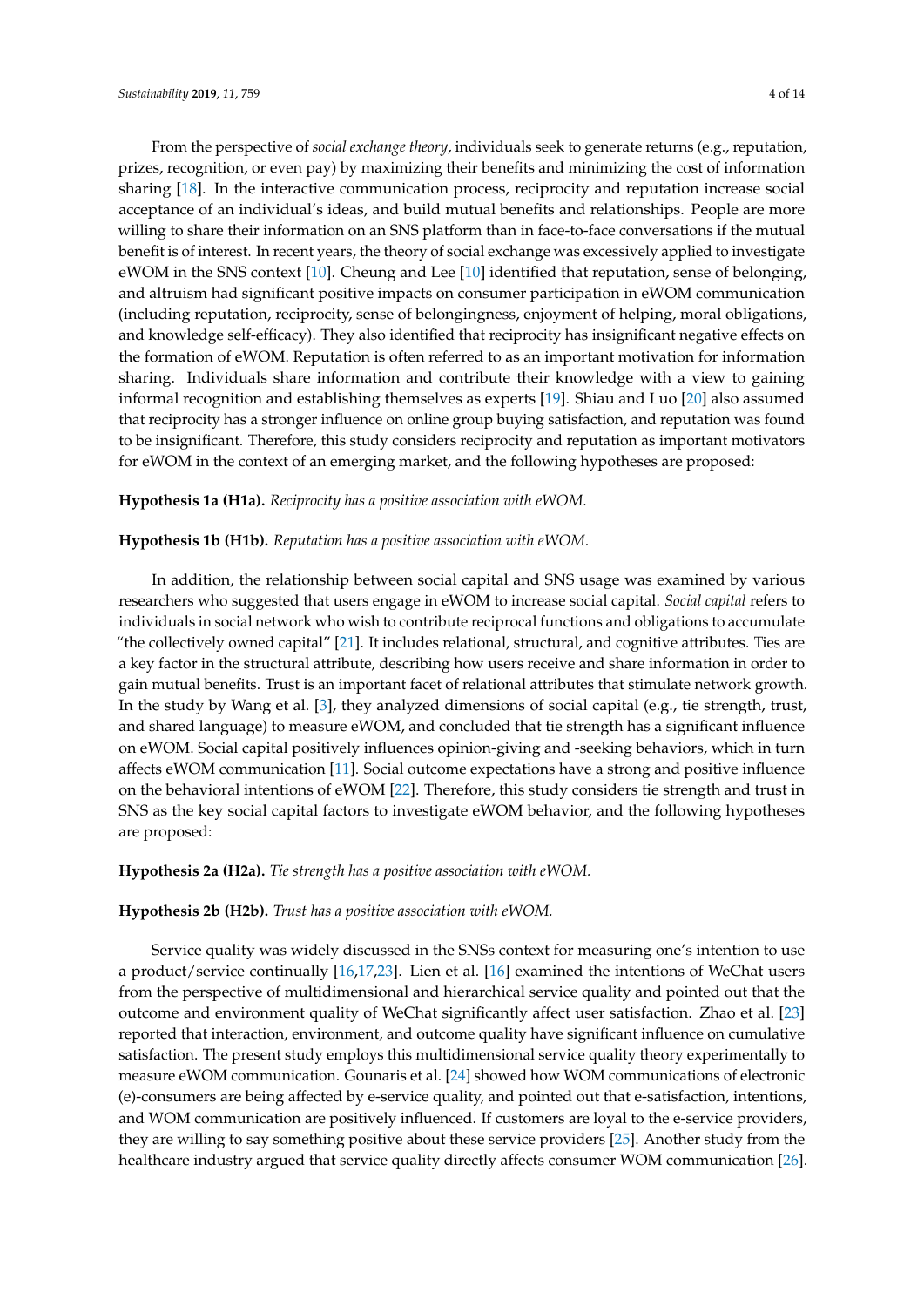Therefore, it is also hypothesized that the multidimensional service quality dimensions of outcome, interaction, and environment quality are positively related to eWOM.

**Hypothesis 3a (H3a).** *Outcome service quality has a positive association with eWOM.*

**Hypothesis 3b (H3b).** *Interaction service quality has a positive association with eWOM.*

**Hypothesis 3c (H3c).** *Environment service quality has a positive association with eWOM.*

#### <span id="page-4-0"></span>**3. Research Design**

The study used an online/web-based survey to communicate with the potential respondents via Facebook. As an instrument measure, a structured questionnaire was built using Google Docs and was sent to respondents on a random sampling basis. The designed study questionnaire included measures for the constructs and the demographic background of the respondents. Brief messages were sent to explain the purpose of the study and to ask them to take part in survey if they found interest. In addition, participants were assured that their responses would be kept strictly private and only used for the study purpose. Initially, the study pre-tested the questionnaire with several university professors and researchers, and removed or reworded some ambiguous questions where necessary. Furthermore, a pilot study with 24 samples was performed, and the results showed a sufficient reliability of the measurement constructs.

The final survey was conducted during the month starting 21 August 2017 in Bangladesh. A total of 347 completed samples were received. The responses were checked for validity, total time spent responding, and completeness. After removing invalid responses and achieving multivariate normality, we eliminated 66 samples from our study. Finally, we were left with 281 valid samples to test the study purpose. The data collection method and sample size were sufficiently harmonized with earlier studies by Wang el al. [\[3\]](#page-12-2), Kucukemiroglu and Kara [\[11\]](#page-12-10), Shiau and Luo [\[20\]](#page-12-19), and many others. Wang et al. [\[3\]](#page-12-2) conducted an online-based survey of 238 samples to assess what drives eWOM in the context of SNS. Kucukemiroglu and Kara [\[11\]](#page-12-10) considered a sample size of only 149 to evaluate eWOM. Similarly, Shiau and Luo [\[20\]](#page-12-19) examined factors affecting online group buying intention and satisfaction through an online survey of 215 samples. Therefore, this study asserted that the data collection method was valid and the final sample size was sufficient to examine the proposed model. In addition, the samples came from across the country (e.g., including various urban, rural, racial, religious demographics) through random sampling, showing that the samples were representative of the study population.

The empirical analysis of this study used methodologies adapted from published guidelines for construct development and validation. The study used a two-step approach to ensure the results were more meaningful than using the one-step approach suggested by Anderson and Gerbing [\[27\]](#page-13-4). In the first step, we performed confirmatory factor analysis using AMOS-24 for eight multi-item measurements to test a measurement theory based on the overall model fit, internal consistency, construct reliability, and validity. Thereafter, the structural equation modeling approach was used to measure the hypothesized relationship among constructs.

#### *3.1. Instrument Design*

As a survey instrument, we used established measures from previous researches where possible. Minor modifications were made to the measurement scales to ensure suitability for the context. There were eight constructs, comprising reciprocity, reputation, tie strength, trust, outcome quality, interaction quality, environment quality, and eWOM, used to examine the conceptual hypotheses. This study adopted the measures of eWOM, reciprocity, and reputation from Cheung and Lee [\[10\]](#page-12-9), Kucukemiroglu and Kara [\[11\]](#page-12-10), Shiau and Luo [\[20\]](#page-12-19). Tie strength and trust were modified from Cheung and Lee [\[10\]](#page-12-9) and Wang et al. [\[3\]](#page-12-2). The measurement items of outcome, interaction, and environment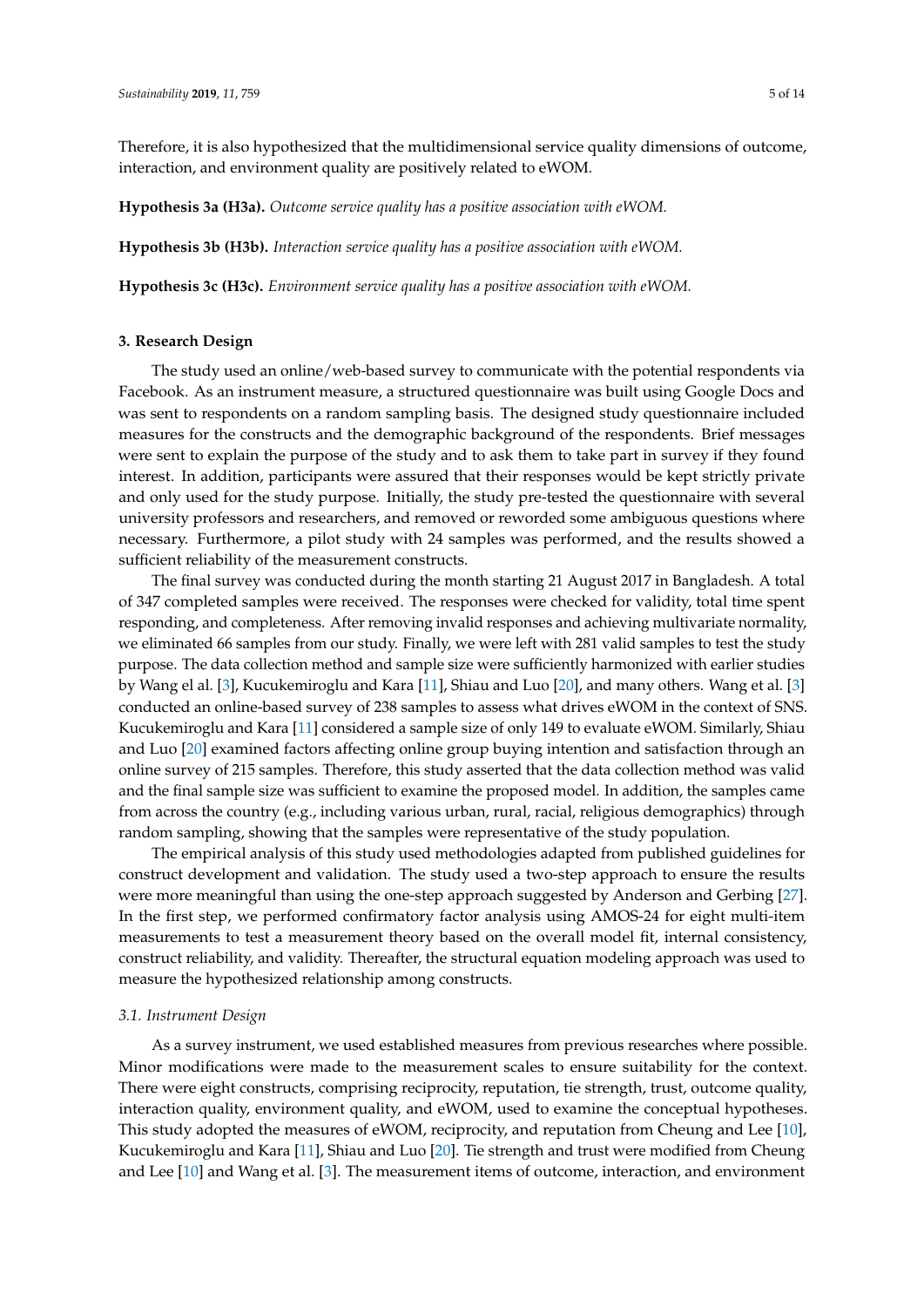quality were adopted and modified from Hossain and Kim [\[17\]](#page-12-16) and Lien et al [\[16\]](#page-12-15). All constructs were measured using multi-item perceptual scales and carried out using a five-point Likert scale, ranging from strongly disagree (1) to strongly agree (5). All 24 measurement items and their corresponding constructs are shown in Table [1,](#page-5-0) comprising three items for each construct. Table [1](#page-5-0) also displays item-wise descriptive statistics.

<span id="page-5-0"></span>

|                                |                                                                                 | <b>Constructs and Measurement Items</b>                                                                          | <b>Squared Multiple</b><br>Correlation | Mean | Standard<br>Deviation |
|--------------------------------|---------------------------------------------------------------------------------|------------------------------------------------------------------------------------------------------------------|----------------------------------------|------|-----------------------|
|                                | RC1                                                                             | When I share my information on<br>Facebook, I believe that I will receive<br>other information from other users. | 0.405                                  | 3.60 | 1.01                  |
| Reciprocity<br>[10, 20]        | RC2                                                                             | When I share my information on<br>Facebook, I expect somebody to<br>respond when I am in need.                   | 0.586                                  | 3.70 | 0.89                  |
|                                | RC3                                                                             | I think that participating in sharing<br>information on Facebook can improve<br>reciprocal benefits.             | 0.598                                  | 3.79 | 0.78                  |
|                                | RP1                                                                             | I feel that my participation on<br>Facebook improves my status.                                                  | 0.617                                  | 3.91 | 0.85                  |
| Reputation<br>$[10]$           | RP <sub>2</sub>                                                                 | I participate in discussions on<br>Facebook to improve my reputation.                                            | 0.674                                  | 4.10 | 0.81                  |
|                                | RP3                                                                             | I earn more respect from others by<br>joining in discussions on Facebook.                                        | 0.593                                  | 3.81 | 0.96                  |
|                                | TS1                                                                             | I communicate very frequently with<br>the contacts on my friend list on my<br>social network.                    | 0.634                                  | 4.19 | 0.82                  |
| Tie strength [3]               | TS <sub>2</sub>                                                                 | Overall, I feel very close to the<br>contacts on my friend list on<br>social networks.                           | 0.432                                  | 3.78 | 0.98                  |
|                                | TS3                                                                             | To a very great extent, I typically<br>interact with each person                                                 | 0.662                                  | 3.91 | 0.84                  |
|                                | TR1                                                                             | I trust most contacts on my friend list<br>on social networks.                                                   | 0.771                                  | 3.84 | 0.78                  |
| <b>Trust</b> [3,11]            | TR <sub>2</sub>                                                                 | My contacts on my friend list on<br>Facebook offer honest opinions.<br>I feel confident about having             | 0.768                                  | 3.77 | 0.84                  |
|                                | TR3                                                                             | discussions with the contacts on my<br>friend list on Facebook.                                                  | 0.600                                  | 3.81 | 0.86                  |
|                                | OQ1                                                                             | I can save considerable time and<br>effort via Facebook communication.                                           | 0.661                                  | 4.11 | 0.85                  |
| Outcome<br>quality [16,17]     | OQ <sub>2</sub>                                                                 | Facebook delivers information<br>very quickly.                                                                   | 0.616                                  | 4.08 | 0.87                  |
|                                | OQ3                                                                             | Facebook provides<br>important information.                                                                      | 0.353                                  | 4.06 | 0.89                  |
|                                | IQ1                                                                             | Facebook authorities are<br>very friendly.                                                                       | 0.585                                  | 3.66 | 0.85                  |
| Interaction<br>quality [16,17] | IQ2                                                                             | Facebook authorities are willing to<br>solve my problem.                                                         | 0.722                                  | 3.42 | 0.96                  |
|                                | IQ3                                                                             | Facebook is able to answer to my<br>questions thoroughly.                                                        | 0.564                                  | 3.14 | 0.97                  |
|                                | EQ1                                                                             | Facebook's display is easy to use.                                                                               | 0.378                                  | 4.08 | 0.97                  |
| Environment<br>quality [16,17] | EQ <sub>2</sub>                                                                 | Facebook provides useful "emotional<br>expression" icons.                                                        | 0.657                                  | 4.16 | 0.86                  |
|                                | EQ3                                                                             | Facebook provides useful supporting<br>tools (e.g., photos, message sharing).                                    | 0.522                                  | 3.93 | 0.95                  |
| Electronic                     | eWOM1                                                                           | I would like to share my experiences<br>with others on Facebook more<br>frequently in the future.                | 0.602                                  | 3.75 | 0.81                  |
| word-of-mouth<br>[10, 11]      | I tend to forward my friends positive<br>eWOM2<br>reviews on products/services. |                                                                                                                  | 0.604                                  | 3.71 | 0.84                  |
|                                | eWOM3                                                                           | I like to share with others my favorite<br>products/services.                                                    | 0.602                                  | 3.63 | 0.88                  |

**Table 1.** Summary of measurement items and descriptive statistics.

Note: Items were measured using a five-point Likert scale, ranging from strongly disagree (1) to strongly agree (5).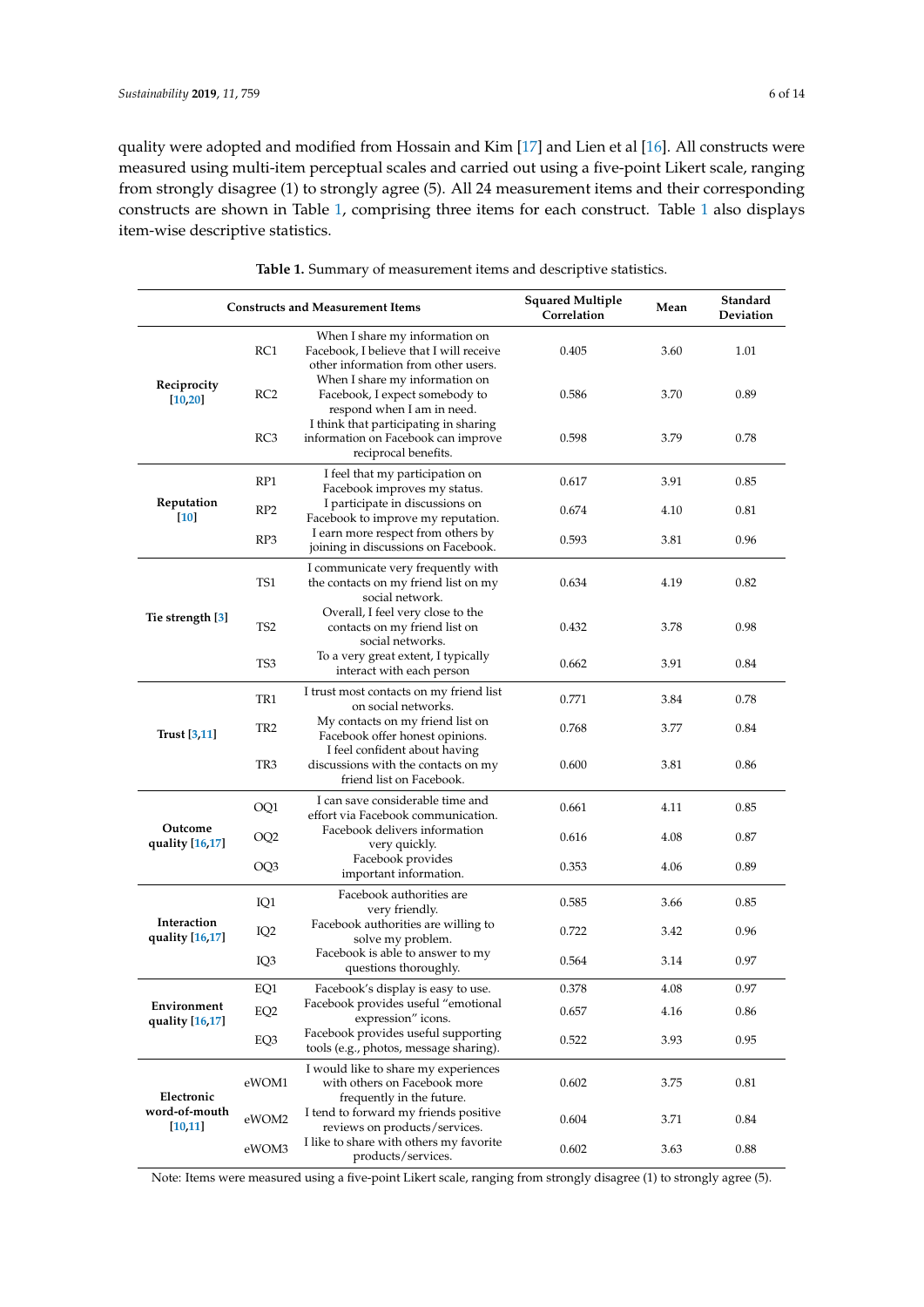#### *3.2. Data*

Among all respondents, 31.74% of them were between 26 and 30 years old and 30.96% were between 31and 35 years old. Recent demographic data reaffirmed that young adults between the ages 26 and 35 are dominant Facebook users (62.7%). The gender was approximately evenly split (54.09% female and 45.90% male). Overall, 63% of them spent 30 minutes to one hour a day on Facebook and more than 86% of respondents joined Facebook three or more years ago. The demographic characteristics of the samples show that this study comprised experience-based samples for its empirical analysis, and that it was inevitable to attain actual results. Detailed demographic characteristics of the respondents are shown in Table [2.](#page-6-1)

<span id="page-6-1"></span>

| <b>Characteristics</b> | Frequency            | $\%$ |       |
|------------------------|----------------------|------|-------|
| Age                    | $19 - 25$            | 48   | 17.08 |
|                        | $26 - 30$            | 92   | 31.74 |
|                        | $31 - 35$            | 87   | 30.96 |
|                        | Over 36              | 54   | 19.21 |
| Gender                 | Female               | 152  | 54.09 |
|                        | Male                 | 129  | 45.90 |
| Average usage per day  | Below 30 minutes     | 34   | 12.09 |
|                        | 30 minutes to 1 hour | 179  | 63.70 |
|                        | More than 1 hour     | 68   | 24.19 |
| Usage experience       | $1-2$ years          | 7    | 0.02  |
|                        | $2-3$ years          | 31   | 11.03 |
|                        | More than 3 years    | 243  | 86.47 |

**Table 2.** Demographic characteristics.

Source: Survey data.

## <span id="page-6-0"></span>**4. Data Analysis and Results**

Data analyses were carried out in two phases. The measurement model was first tested to assess the data reliability and validity of the constructs. An examination of the measurement model included (1) internal consistency, (2) individual item-wise reliability, (3) discriminant validity, (4) multicollinearity, (5) overall model fit, and (6) common method variance (CMV). After satisfying the validity and reliability criteria of the measurement model, we tested the structural model. In the structural model examination, a partial least-squares analysis was performed to assess hypothetical relationships between independent and dependent variables. The results of the structural model provided the path coefficient for the endogenous latent variables and the *R <sup>2</sup>* value.

#### *4.1. Measurement Model*

Internal consistency was examined using composite reliability (CR), showing that all CR values exceeded the threshold of 0.70, demonstrating excellent reliability [\[28\]](#page-13-5). The study also tested internal consistency reliability by examining construct-wise Chronbach's alpha, with values ranging from 0.75 to 0.86, representing good internal consistency. The measurement model's reliability and validity statistics are shown in Table [3.](#page-7-0) The convergent validity was tested using the three criteria of average variance extracted (AVE), factor loadings, and squared multiple correlations (SMCs), as suggested by Hair et al. [\[28\]](#page-13-5) and Fornell and Larcker [\[29\]](#page-13-6). The AVE value for each construct exceeded its cut-off value 0.50 [\[29\]](#page-13-6), the average factor loadings exceeded 0.70 (see Table [3\)](#page-7-0), and the values of SMC exceeded 0.50 (see Table [1\)](#page-5-0), representing good convergent validity [\[28\]](#page-13-5).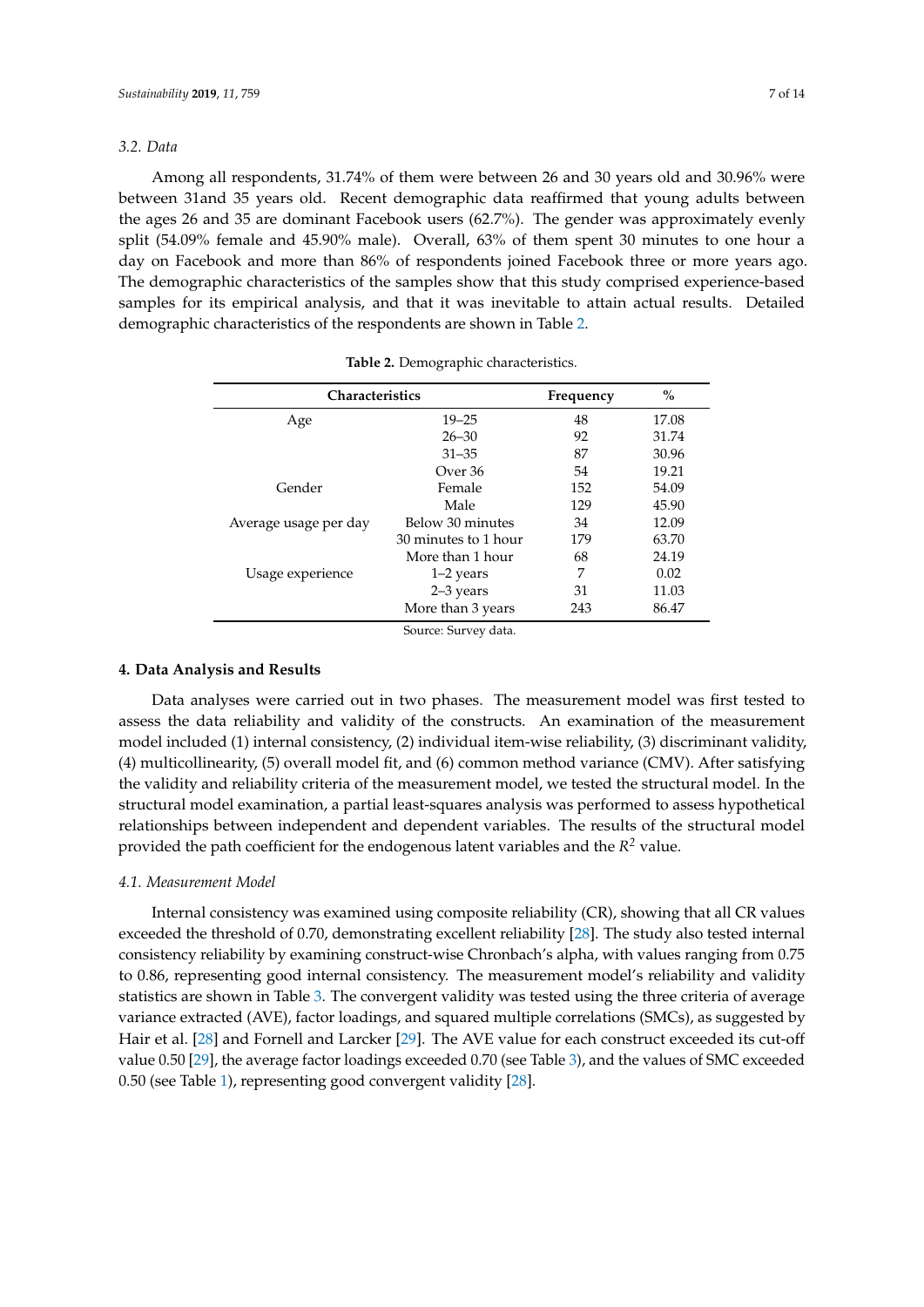<span id="page-7-0"></span>

| Measurement<br>Items | Standardized<br><b>Estimates</b> | <b>Average Variance</b><br><b>Extracted (AVE)</b> | Composite<br><b>Reliability (CR)</b> | Cronbach's Alpha |
|----------------------|----------------------------------|---------------------------------------------------|--------------------------------------|------------------|
| Reciprocity          |                                  | 0.53                                              | 0.77                                 | 0.77             |
| RC1                  | 0.637                            |                                                   |                                      |                  |
| RC2                  | $0.766*$                         |                                                   |                                      |                  |
| RC3                  | $0.878*$                         |                                                   |                                      |                  |
| Reputation           |                                  | 0.63                                              | 0.83                                 | 0.83             |
| RP1                  | $0.785*$                         |                                                   |                                      |                  |
| RP2                  | $0.821*$                         |                                                   |                                      |                  |
| RP3                  | 0.770                            |                                                   |                                      |                  |
| Tie strength         |                                  | 0.58                                              | 0.80                                 | 0.80             |
| TS1                  | 0.796                            |                                                   |                                      |                  |
| TS <sub>2</sub>      | $0.657*$                         |                                                   |                                      |                  |
| TS3                  | $0.814*$                         |                                                   |                                      |                  |
| <b>Trust</b>         |                                  | 0.71                                              | 0.89                                 | 0.86             |
| TR1                  | 0.878                            |                                                   |                                      |                  |
| TR <sub>2</sub>      | $0.876*$                         |                                                   |                                      |                  |
| TR3                  | $0.775*$                         |                                                   |                                      |                  |
| Outcome quality      |                                  | 0.54                                              | 0.78                                 | 0.76             |
| OQ1                  | $0.813*$                         |                                                   |                                      |                  |
| OQ <sub>2</sub>      | $0.785*$                         |                                                   |                                      |                  |
| OQ <sub>3</sub>      | 0.600                            |                                                   |                                      |                  |
| Interaction quality  |                                  | 0.62                                              | 0.83                                 | 0.82             |
| IQ1                  | $0.765*$                         |                                                   |                                      |                  |
| IQ <sub>2</sub>      | $0.850*$                         |                                                   |                                      |                  |
| IQ3                  | 0.751                            |                                                   |                                      |                  |
| Environment          |                                  | 0.52                                              | 0.76                                 | 0.75             |
| quality              |                                  |                                                   |                                      |                  |
| EQ1                  | $0.615*$                         |                                                   |                                      |                  |
| EQ <sub>2</sub>      | $0.811*$                         |                                                   |                                      |                  |
| EQ3                  | 0.723                            |                                                   |                                      |                  |
| Electronic           |                                  | 0.59                                              | 0.81                                 | 0.80             |
| word-of-mouth        |                                  |                                                   |                                      |                  |
| eWOM1                | 0.776                            |                                                   |                                      |                  |
| eWOM2                | $0.777*$                         |                                                   |                                      |                  |
| eWOM3                | $0.742*$                         |                                                   |                                      |                  |

**Table 3.** Measurement model's reliability and validity.

Note: \* *p* < 0.001.

To examine discriminant validity, the square roots of the AVE were compared with the correlations between constructs. The lowest square roots of the AVE value of environment quality (0.72) were higher than the highest correlation value, confirming the discriminant validity of the constructs. In addition, the multicollinearity among the independent variables was assessed using the variance inflation factor (VIF), which ranged from 1.33 to 3.17 (within the threshold of 10), representing no multicollinearity issues [\[28\]](#page-13-5). Correlation and discriminant validity statistics are shown in Table [4.](#page-8-0) In addition, Table [5](#page-8-1) shows the results of the absolute model fit indices  $(X^2/d$ egrees of freedom (df) = 1.589; root-mean-square error of approximation (RMSEA)= 0.04) and the incremental model fit indices (goodness-of-fit index (GFI) =  $0.90$ , adjusted GFI (AGFI) =  $0.88$ , confirmatory fit index (CFI) =  $0.96$ , normed fit index (NFI) =  $0.91$ , incremental fit index (IFI) =  $0.97$ , and Tucker–Lewis index (TLI) =  $0.96$ ), which exhibit a good model fit based on the criteria of Hair et al. [\[28\]](#page-13-5).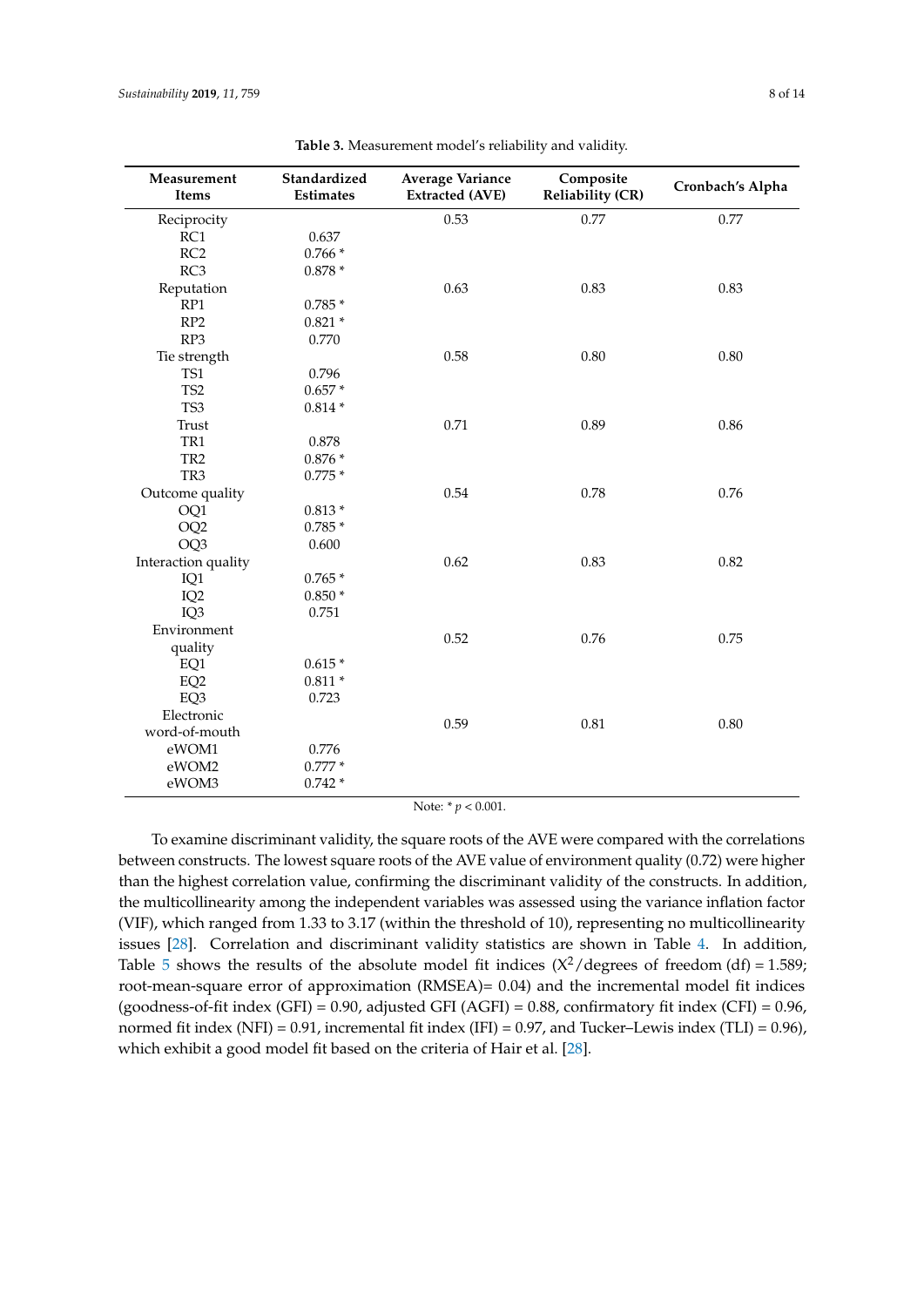<span id="page-8-0"></span>

| <b>Constructs</b> | Mean  | Standard<br><b>Deviation</b> | RC   | RP   | TS   | TR   | <sub>00</sub> | IQ   | EQ   | eWOM | Tolerance | VIF  |
|-------------------|-------|------------------------------|------|------|------|------|---------------|------|------|------|-----------|------|
| RC                | 3.699 | 0.746                        | 0.73 |      |      |      |               |      |      |      | 0.342     | 2.92 |
| RP                | 3.944 | 0.760                        | 0.67 | 0.80 |      |      |               |      |      |      | 0.315     | 3.17 |
| <b>TS</b>         | 3.963 | 0.748                        | 0.70 | 0.65 | 0.76 |      |               |      |      |      | 0.371     | 2.69 |
| TR                | 3.811 | 0.744                        | 0.72 | 0.75 | 0.69 | 0.84 |               |      |      |      | 0.353     | 2.83 |
| OQ.               | 4.086 | 0.722                        | 0.49 | 0.56 | 0.48 | 0.54 | 0.73          |      |      |      | 0.693     | 1.44 |
| IQ                | 3.415 | 0.805                        | 0.50 | 0.51 | 0.47 | 0.46 | 0.44          | 0.78 |      |      | 0.751     | 1.33 |
| EQ                | 4.058 | 0.760                        | 0.71 | 0.63 | 0.65 | 0.70 | 0.54          | 0.38 | 0.72 |      | 0.573     | 1.74 |
| eWOM              | 3.698 | 0.720                        | 0.60 | 0.71 | 0.68 | 0.61 | 0.53          | 0.60 | 0.64 | 0.77 |           |      |

**Table 4.** Correlation and discriminant validity. VIF—variance inflation factor.

Note: Bold diagonal values are the square root of average variance extracted (AVE).

<span id="page-8-1"></span>**Model Fit Indices Suggested Value Obtained Value** The ratio of chi-square to degrees of freedom  $(X^2/df)$  <3 1.589 Goodness-of-fit index (GFI)  $>0.90$  0.90 Average GFI  $\geq 0.80$  0.88 Comparative fit index (CFI)  $\geq 0.90$  0.96 Normalized fit index (NFI)  $\geq 0.90$  0.91 Incremental fit index (IFI)  $>0.90$  0.97

**Table 5.** The results of model fit indices.

Source: AMOS output.

Root-mean-square error of approximation (RMSEA)  $\leq 0.05$  0.04

Tucker–Lewis index (TLI)  $>0.90$  0.96

Finlay, CMV was confirmed by conducting Harman's single-factor test suggested by Podsakoff et al. [\[30\]](#page-13-7). If all factors fall under a single construct or if only one factor explain more than 50% of the variances, a CMV issue arises. Here, the first factor accounted for 43%, and several factors with eigenvalues had values more than 1, suggesting no CMV issue. In summary, the measurement model demonstrates a sufficient model fit, as well as good reliability and validity of the constructs.

## *4.2. Structural Model*

In the second step, a structural equation model was conducted to evaluate the hypothetical relationships among constructs. Figure [2](#page-9-1) presents the hypothetical relationships among study constructs and eWOM. The results of the analysis showed that reciprocity, tie strength, trust, and interaction quality explained 59% of the variance in eWOM communication. The  $R^2$  value represents how the proposed model contributed to the dependent variable eWOM.

Table [6](#page-9-2) shows the results of the research model in detail with standardized estimates (*β*), standard errors, *t*-values, significant values, and decisions on hypotheses. Hypotheses H1a and H1b examined the positive influence of social exchange dimensions of reciprocity and reputation on eWOM communication. Reciprocity in Facebook was positively and significantly associated with eWOM ( $\beta$  = 0.196,  $p$  < 0.05); thus, H1a was accepted. However, the influence of reputation on eWOM was marginally positive ( $\beta$  = 0.009,  $p$  = 0.89); thus, H1b was rejected. The study, therefore, portrays that these social exchange dimensions remain relevant and important in SNS research.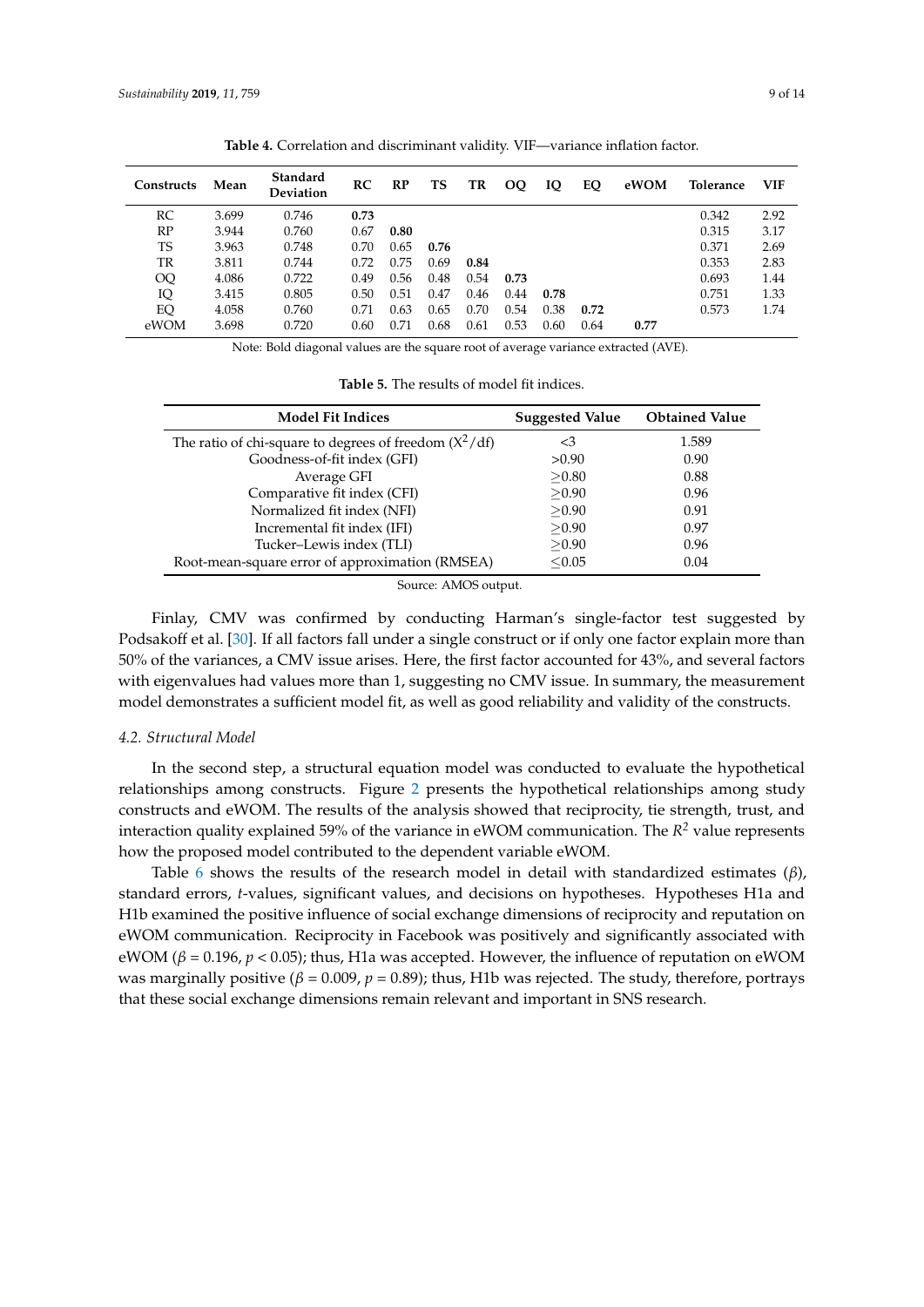<span id="page-9-1"></span>

**Figure 2.** Structural model. **Figure 2.** Structural model.

|  |  | Table 6. Summary of hypothesis results. |  |
|--|--|-----------------------------------------|--|
|--|--|-----------------------------------------|--|

<span id="page-9-2"></span>

| <b>Hypothesized Paths</b>             |                        |                   |      | Estimate<br>$(\beta)$ | Standard<br>Error | t-Value | <i>p</i> -Value | Decision |  |
|---------------------------------------|------------------------|-------------------|------|-----------------------|-------------------|---------|-----------------|----------|--|
| H1a                                   | Reciprocity            | $\rightarrow$     | eWOM | 0.196                 | 0.063             | 2.990   | $***$           | Accept   |  |
| H1b                                   | Reputation             | $\rightarrow$     | eWOM | 0.009                 | 0.065             | 0.131   | >0.05           | Reject   |  |
| H2a                                   | Tie strength           | $\Longrightarrow$ | eWOM | 0.222                 | 0.061             | 3.530   | ***             | Accept   |  |
| H2b                                   | Trust                  | $\rightarrow$     | eWOM | 0.238                 | 0.063             | 3.684   | $***$           | Accept   |  |
| H3a                                   | Outcome quality        | $\rightarrow$     | eWOM | 0.074                 | 0.046             | 1.607   | >0.05           | Reject   |  |
| H3b                                   | Interaction quality    | $\rightarrow$     | eWOM | 0.192                 | 0.040             | 4.329   | $***$           | Accept   |  |
| H3c                                   | Environment<br>quality | $\rightarrow$     | eWOM | 0.058                 | 0.048             | 1.137   | >0.05           | Reject   |  |
| $R^2$ of eWOM = 0.59                  |                        |                   |      |                       |                   |         |                 |          |  |
| Note: *** $p$ < 0.001; ** $p$ < 0.05. |                        |                   |      |                       |                   |         |                 |          |  |

Hypotheses H2a and H2b that tested the influence of social capital's perspective on eWOM communication were accepted. The tie strength and trust on Facebook were positively and significantly *related with eWOM (* $\beta$  *= 0.222,*  $p$  *< 0.001, and*  $\beta$  *= 0.238,*  $p$  *< 0.001, respectively), supporting H2a and* H2b. Therefore, it was demonstrated that the perspective of social capital is the best predictor of SNS eWOM communication.

Hypotheses H3a, H3b, and H3c identified the effect of multidimensional service quality on eWOM Among them, only H3b was accepted because the interaction quality positively and significantly affected the eWOM (*β* = 0.192, *p* < 0.001), and the remaining two hypotheses H3a and H3c were rejected because they had a negligible effect on eWOM (*β* = 0.074, *p* = 0.10, and *β* = 0.05, *p* = 0.25, respectively). Hypotheses H3a, H3b, and H3c identified the effect of multidimensional service quality on eWOM. affected the eWOM ( $\beta$  = 0.192,  $p$  < 0.001), and the remaining two hypotheses H3a and H3c were rejected

#### <span id="page-9-0"></span>**5. Discussion**

Note: \*\*\* *p* <0.001; \*\* *p* <0.05. multidimensional service quality stimulated the motivation of SNS users to participate in eWOM The results of the present study empirically portrayed how social exchanges, social capital, and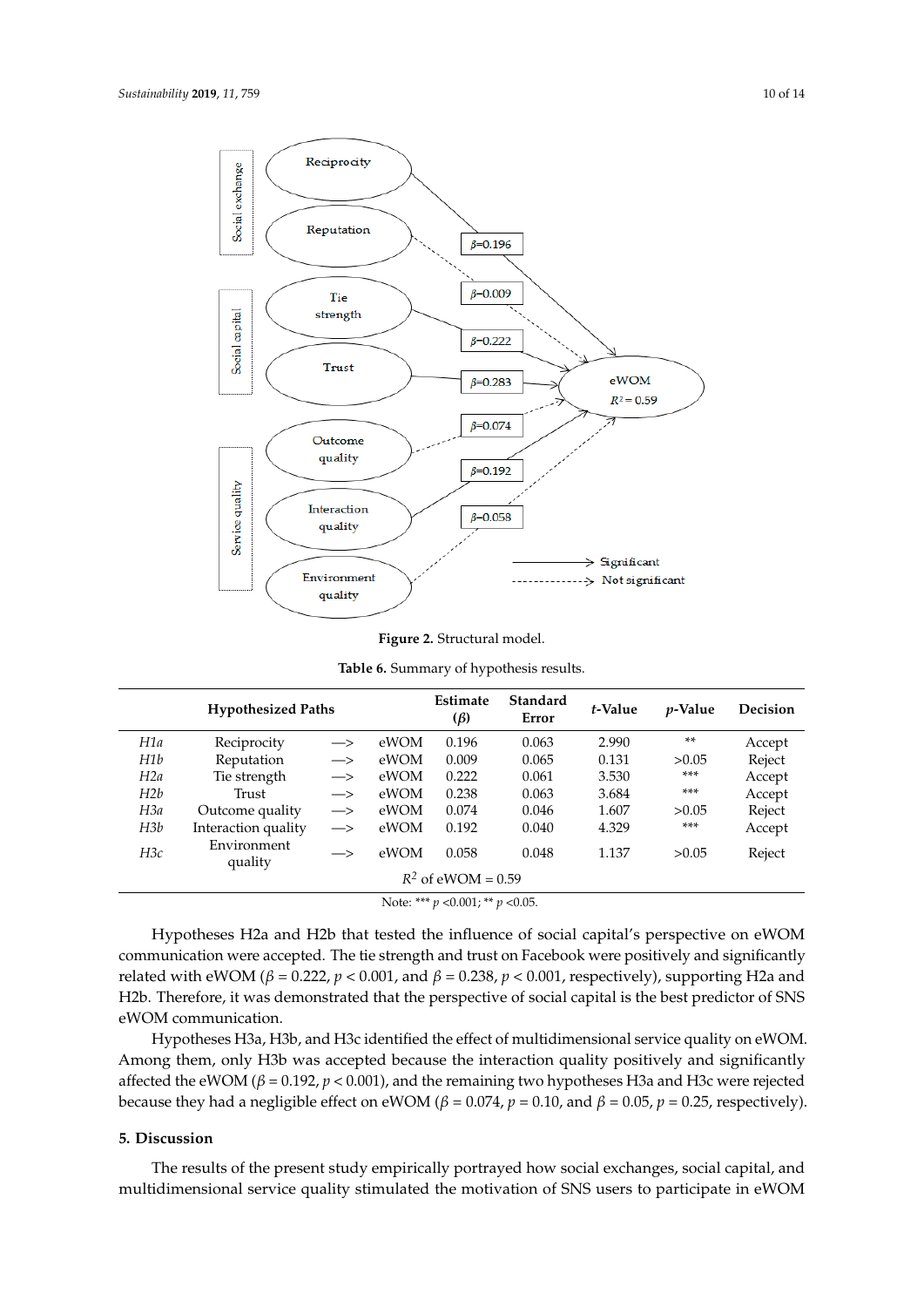communication. Specifically, four antecedents (reciprocity, tie strength, trust, and interaction quality) have significant impact on eWOM communication of Facebook users.

The findings of this study proved that the proposed model provides satisfactory explanatory power for eWOM in the SNS context. The results show that reciprocity has a positive and significant impact on eWOM communication, whereas, contrary to expectations, no significant impact of reputation on eWOM was identified. These findings are in contradiction to the study by Cheung and Lee [\[10\]](#page-12-9), which stated that consumers engaging in eWOM communication do so to strengthen their reputation without worrying about reciprocity. In terms of social exchange perspectives, Bangladeshi SNSs users might be too reciprocal to build and maintain mutual beneficial relationships with social networking partners, while personal recognition and reputation are given less priority. Therefore, eWOM motivations between developed and emerging countries are not similar from the perspective of social exchange theory.

Trust is one of the important social capital dimensions with the greatest impact on user eWOM communication. This result is in line with earlier eWOM marketing literature by Kucukemiroglu and Kara [\[11\]](#page-12-10), who noted that trust is the important determinant in opinion-giving and opinion-seeking behaviors, which in turn affects eWOM. Therefore, users tend to show a higher level of positive intention to eWOM when users trust their contacts on Facebook. Those who trust close friends on Facebook are more likely to participate in eWOM communication, which results in active product recommendations to their friends. Moreover, the social capital dimension of tie strength positively and significantly influences eWOM communication, which is consistent with Wang et al. [\[3\]](#page-12-2). Consequently, SNSs users tend to give and seek advice from people with close relationships (e.g., friends and family members) and are more willing to share information about services or products with their close friends than acquaintances.

Of the newly incorporated, multidimensional service quality dimensions, only the interaction service quality has a significant positive impact on eWOM, which corroborates the results of Hossain and Kim [\[17\]](#page-12-16). Although outcome quality and environment quality did not seem significant, these two dimensions still have a positive impact on the intent of eWOM. In the SNS context, Lien et al. [\[16\]](#page-12-15) applied these service quality dimensions and reported that outcome and environment quality have a significant impact on intended use. As SNS is becoming more popular worldwide, service quality dimensions could, therefore, play an important role in the design of eWOM communication, which in turn offers extensive opportunities to marketers in the form of viral marketing.

The fact that SNS users typically add other users with whom they are already somewhat connected in real life makes relationships as livable as close friends and family members. As such, SNS users generate a higher level of bridging and bonding social capital, build mutually beneficial relationships, and engage in superior eWOM communication. In addition, SNS users also add other users whom they idolize and deem famous in their lives or in their society, thereby building and sharing relationships. As such, due to the public nature of the relationship with SNSs, users derive a higher level of sharing intention, essentially engaging in the viral marketing phenomenon. Therefore, this study asserts that eWOM in SNSs has an incredible impact on user behavior, particularly in purchasing decision, through its superior communication power and greater accessibility in the virtual world.

#### **6. Conclusions**

This study aimed to draw the important factors from different theories that are empirically and logically related to eWOM communication. The results of the structural model provide insights into four key precursors for the effective use of eWOM communication from the perspective of social capital and exchange. Reciprocity, tie strength, trust, and interaction service quality have a significant and positive impact on eWOM communication, revealing that social media users engage in online communication if they have a positive perception toward these psychological dimensions.

The results of this study shed light on some important aspects related to the critical determination of eWOM communication from SNSs users, which remain to be addressed. Firstly, this study was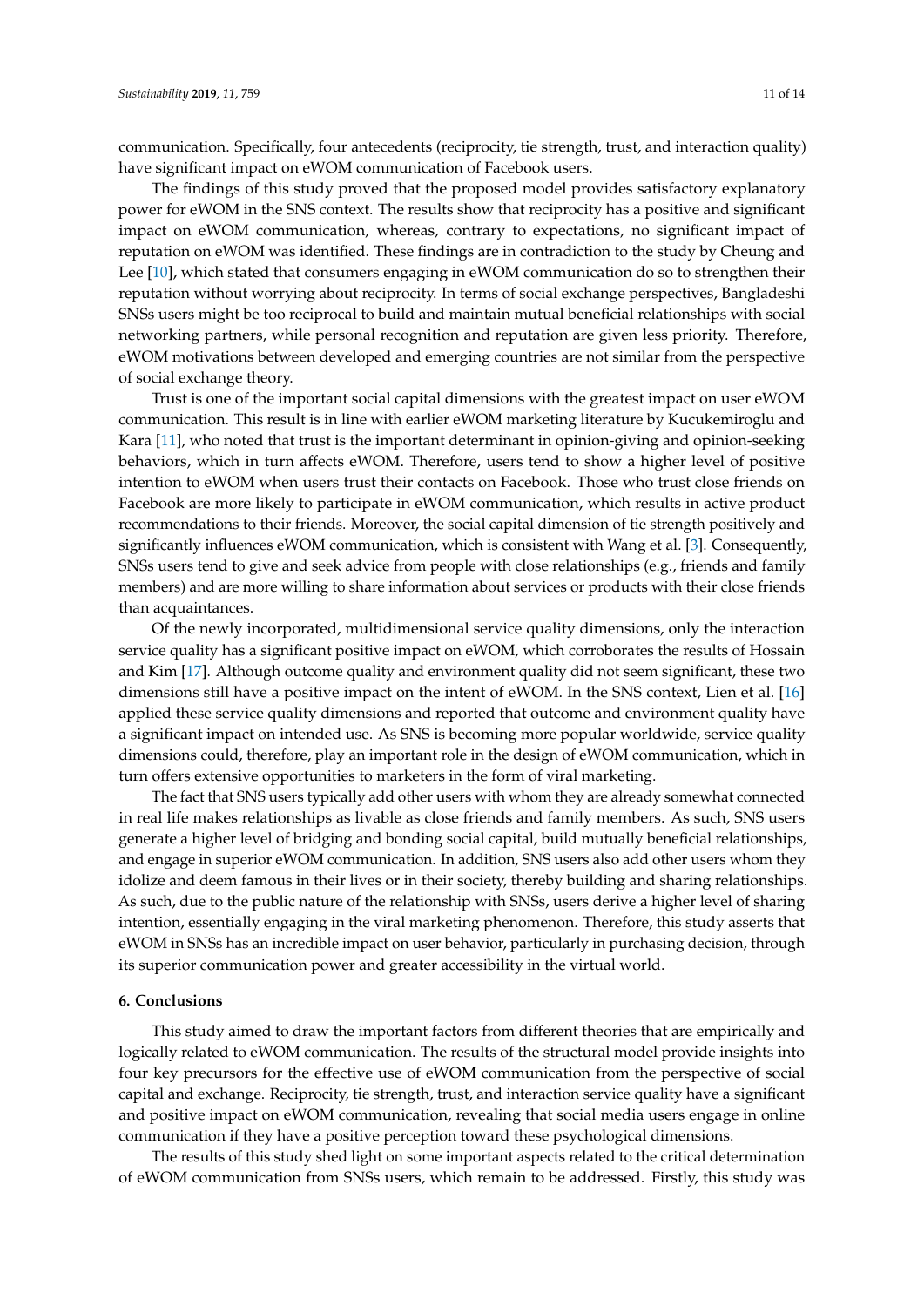the first attempt to integrate the theories of social exchange, social capital, and service quality, and to examine the direct effect of each dimension of these theories on the intention to partake in eWOM communication. The result implies that psychological dimensions in the digital content industry are more important than the technological dimensions. In particular, this study revealed that social capital factors such as tie strength and trust have a significant influence on eWOM communication. This study also provided empirical evidence that reciprocity and interaction service quality are crucial motivators for user engagement in eWOM communication in social networks. Secondly, this comprehensive study provided an extended theoretical perspective on eWOM literature in the contaxt of an emerging market and clearly investigated the motivating factors of eWOM communication. A better understanding of these factors is critical for the effective use of eWOM as a viral and sustainable marketing strategy in this market and potentially other emerging markets.

This study also provided important managerial insights into business practices. Social media is used extensively to promote viral marketing because of its connecting power and online interpersonal relationships. The results of this study showed that reciprocity, tie strength, trust, and interaction service quality are the key factors that encourage users to share their experiences with others on social media platforms. In order to use SNSs as a marketing channel and eWOM as an important marketing strategy in a sustainable way, some valuable guidelines for SNS practitioners and marketing managers are presented below.

*Reciprocity*: Individuals are likely to enter into an exchange relationship with other online users if they find it beneficial. Therefore, social media managers or practitioners should create an atmosphere where members can easily share their opinions, browse others posts, provide feedback, and share links, which in turn can be beneficial to them.

*Tie strength*: To encourage more users to share their opinions, SNS media operators need to consider the influence of eWOM's structural features when interacting with potential and existing users on social media. SNS media operators can organize events to increase interaction among users.

*Trust*: The relational dimension trust inspires members to act and to achieve objectives of the group by helping each other. In order to build trust, SNS managers should pay attention to vibrant changes in trust mechanisms in terms of social influence, privacy concerns, and other attributes.

*Interaction service quality*: Social media platforms should provide self-guided solutions on their websites for problems that SNSs users are usually confronted with. Customer service employees must demonstrate their willingness to solve customer problems thoroughly.

While this paper provided a number of significant insights into eWOM communication for practitioners and managers, there were still some limitations that need to be explored further. Firstly, this study only considered key motivators from three different sources of psychological literature. There are probably other determinants that influence the eWOM communication of SNS users. Secondly, this study only considered positive eWOM, while negative eWOM may also be important; thus, future studies should continue to examine the factors that stimulate negative eWOM. Thirdly, the sample size was relatively small, and more than 50% of respondents were young, which might limit the generalizability of the study.

Therefore, although the explanatory power of the research model was sufficiently high, it is nevertheless suggested that future trials should examine the theoretical research model provided in this study, including other related constructs (e.g., subjective norms, risk factors, etc.). In order to achieve a clearer understanding of eWOM in SNS, future research may measure negative eWOM using the proposed model. Future trials may investigate eWOM communication in a more diversified manner, with a larger sample in a more realistic way, thus expanding knowledge on this paradigm.

**Author Contributions:** M.A.H. generated the research idea, wrote the manuscript, and designed the survey. The other authors suggested research ideas and contributed to the revision of the manuscript. All authors read and approved the final manuscript.

**Acknowledgments:** The authors would like to thank the editors and the anonymous reviewers who provided valuable and constructive comments on this manuscript.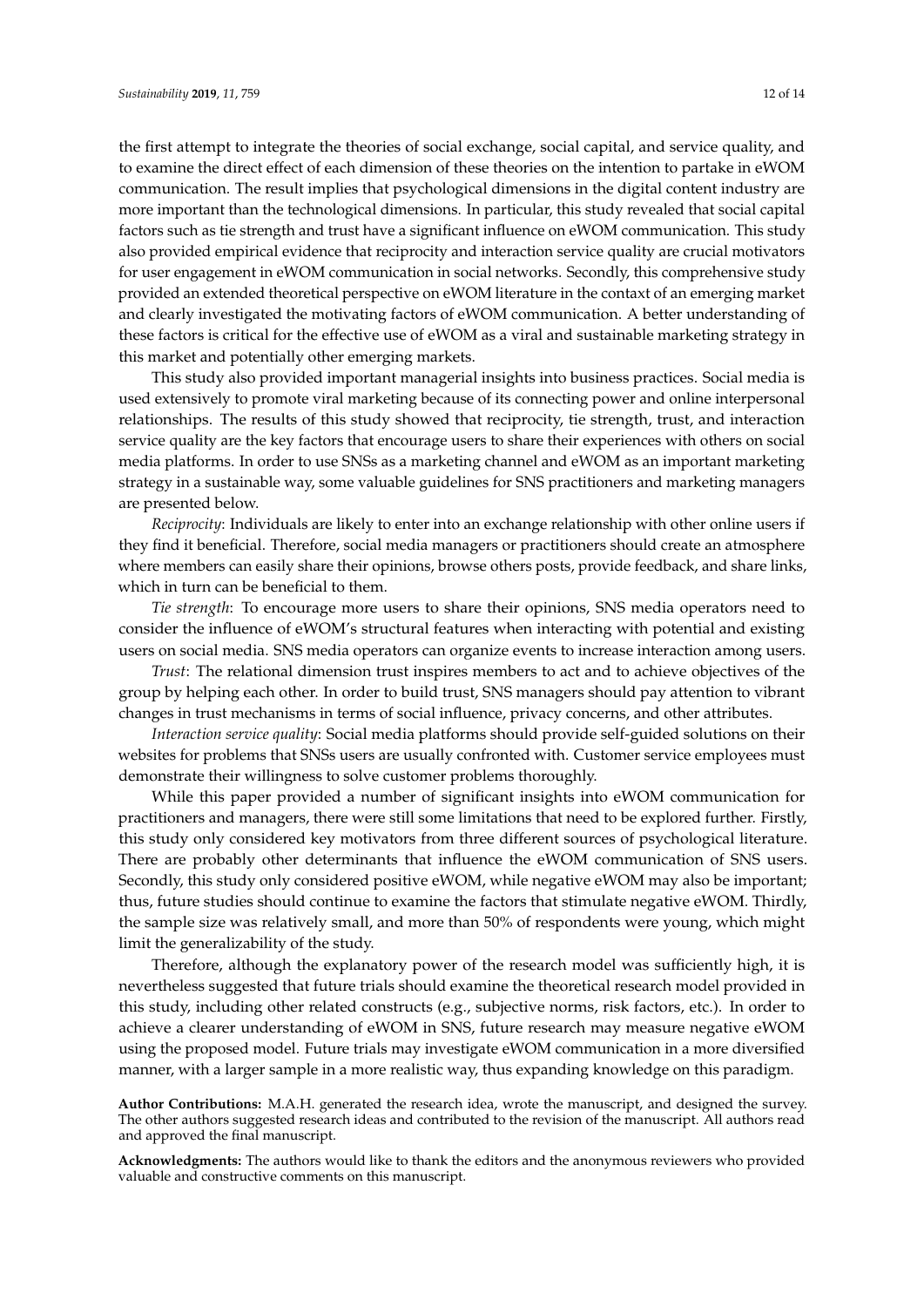**Conflicts of Interest:** The authors declare that there are no conflicts of interest. This research received no funding from any source.

# **References**

- <span id="page-12-0"></span>1. Chen, Y.; Xie, J. Online consumer review: Word-of-Mouth as a new element of marketing communication mix. *Manag. Sci.* **2008**, *54*, 477–491. [\[CrossRef\]](http://dx.doi.org/10.1287/mnsc.1070.0810)
- <span id="page-12-1"></span>2. Ma, L. Electroninc Word-of-Mouth on Microblogs: A Cross-cultural Content Analysis of Twitter and Weibo. *Intercult. Commun. Stud.* **2013**, *3*, 18–42.
- <span id="page-12-2"></span>3. Wang, T.; Yey, R.K.J.; Chen, C.; Tsydepov, Z. What drives electronic word-of-mouth on social networking sites? Perspective of social capital and self-determination. *Telemat. Inform.* **2016**, *33*, 1034–1047. [\[CrossRef\]](http://dx.doi.org/10.1016/j.tele.2016.03.005)
- <span id="page-12-3"></span>4. Harvard Business Review. 2011. Available online: [https://hbr.org/2011/06/why-customer-referrals-can](https://hbr.org/2011/06/why-customer-referrals-can-drive-stunning-profits?referral=03759&cm_vc=rr_item_page.bottom/)[drive-stunning-profits?referral=03759&cm\\_vc=rr\\_item\\_page.bottom/](https://hbr.org/2011/06/why-customer-referrals-can-drive-stunning-profits?referral=03759&cm_vc=rr_item_page.bottom/) (accessed on 14 January 2018).
- <span id="page-12-4"></span>5. Trusov, M.; Bucklin, R.E.; Pauwels, K. Estimating the dynamic effects of online word-of-mouth on member growth of a social network site. *J. Market.* **2009**, *73*, 90–102. [\[CrossRef\]](http://dx.doi.org/10.1509/jmkg.73.5.90)
- <span id="page-12-5"></span>6. Xie, C.; Putrevu, J.S.H.; Linder, C. Family, Friends, and Culture Connectedness: A Comparison Between WeChat and Facebook User Motivation, Experience and NPS among Chinese People Living Overseas. In *International Conference on Cross-Cultural Design*; Springer International Publishing: Cham, Switzerland, 2017; pp. 369–382.
- <span id="page-12-6"></span>7. Phua, J.; Jin, S.V.; Kim, J. Uses and gratifications of social networking sites for bridging and bonding social capital: A comparison of Facebook, Twitter, Instagram, and Snapchat. *Comput. Hum. Behav.* **2017**, *72*, 115–122. [\[CrossRef\]](http://dx.doi.org/10.1016/j.chb.2017.02.041)
- <span id="page-12-7"></span>8. Zephoria. The Top 20 Valuable Facebook Statistics Updated January 2018. 2018. Available online: <https://zephoria.com/top-15-valuable-facebook-statistics/> (accessed on 7 February 2018).
- <span id="page-12-8"></span>9. Baker, P.M.; Bricout, J.C.; Moon, N.W.; Coughlan, B.; Pater, J. Communities of participation: A comparison of disability and aging identified groups on Facebook and LinkedIn. *Telemat. Inform.* **2013**, *30*, 22–34. [\[CrossRef\]](http://dx.doi.org/10.1016/j.tele.2012.03.004)
- <span id="page-12-9"></span>10. Cheung, C.M.; Lee, M.K. What drives consumers to spread electronic word of mouth in online consumer-opinion platforms. *Decis. Support Syst.* **2012**, *53*, 218–225. [\[CrossRef\]](http://dx.doi.org/10.1016/j.dss.2012.01.015)
- <span id="page-12-10"></span>11. Kucukemiroglu, S.; Kara, A. Online word-of-mouth communication on social networking sites: An empirical study of Facebook users. *Int. J. Commer. Manag.* **2015**, *25*, 2–20. [\[CrossRef\]](http://dx.doi.org/10.1108/IJCoMA-11-2012-0070)
- <span id="page-12-11"></span>12. The Asian Age. Social Media Trends Usages in Bangladesh. 2017. Available online: [https://dailyasianage.](https://dailyasianage.com/news/46958/social-media-trends-usages-in-bangladesh/) [com/news/46958/social-media-trends-usages-in-bangladesh/](https://dailyasianage.com/news/46958/social-media-trends-usages-in-bangladesh/) (accessed on 14 January 2018).
- <span id="page-12-12"></span>13. Xia, L.; Bechwati, N.N. Word of mouse: The role of cognitive personalization in online consumer review. *J. Interact. Adv.* **2008**, *9*, 108–112. [\[CrossRef\]](http://dx.doi.org/10.1080/15252019.2008.10722143)
- <span id="page-12-13"></span>14. Chu, S.C.; Kim, Y. Determinants of consumer engagement in electronic word-of mouth (eWOM) in social networking sites. *Int. J. Adv.* **2011**, *30*, 47–75. [\[CrossRef\]](http://dx.doi.org/10.2501/IJA-30-1-047-075)
- <span id="page-12-14"></span>15. Chung, N.; Tyan, I.; Chung, H.C. Social Support and Commitment within Social Networking Site in Tourism Experience. *Sustainability* **2017**, *9*, 2102. [\[CrossRef\]](http://dx.doi.org/10.3390/su9112102)
- <span id="page-12-15"></span>16. Lien, C.H.; Cao, Y.; Zhou, X. Service quality, satisfaction, stickiness and usage intentions: An exploratory evaluation in the context of WeChat services. *Comput. Hum. Behav.* **2017**, *68*, 403–410. [\[CrossRef\]](http://dx.doi.org/10.1016/j.chb.2016.11.061)
- <span id="page-12-16"></span>17. Hossain, M.A.; Kim, M. Does Multidimensional Service Quality Generate Sustainable Use Intention for Facebook? *Sustainability* **2018**, *10*, 2283. [\[CrossRef\]](http://dx.doi.org/10.3390/su10072283)
- <span id="page-12-17"></span>18. Lakhani, K.R.; Hippel, E.V. How open source software works: 'Free' user-to-user assistance. *Res. Policy* **2003**, *32*, 923–943. [\[CrossRef\]](http://dx.doi.org/10.1016/S0048-7333(02)00095-1)
- <span id="page-12-18"></span>19. Wasko, M.M.; Faraj, S. Why should I share? Examining social capital and knowledge contribution in electronic networks of practice? *MIS Q.* **2005**, *29*, 35–57. [\[CrossRef\]](http://dx.doi.org/10.2307/25148667)
- <span id="page-12-19"></span>20. Shiau, W.L.; Luo, M.M. Factors affecting online group buying intention and satisfaction: A social exchange theory perspective. *Comput. Hum. Behav.* **2012**, *28*, 2431–2444. [\[CrossRef\]](http://dx.doi.org/10.1016/j.chb.2012.07.030)
- <span id="page-12-20"></span>21. Bourdieu, P. *Handbook of Theory and Research for the Sociology of Education*; Greenwood: New York, NY, USA, 1986; pp. 241–258.
- <span id="page-12-21"></span>22. Lee, D.; Kim, H.S.; Kim, J.K. The role of self-construal in consumers' electronic world of mouth (eWOM) in social networking sites: A social cognitive approach. *Comput. Hum. Behav.* **2012**, *28*, 1054–1062. [\[CrossRef\]](http://dx.doi.org/10.1016/j.chb.2012.01.009)